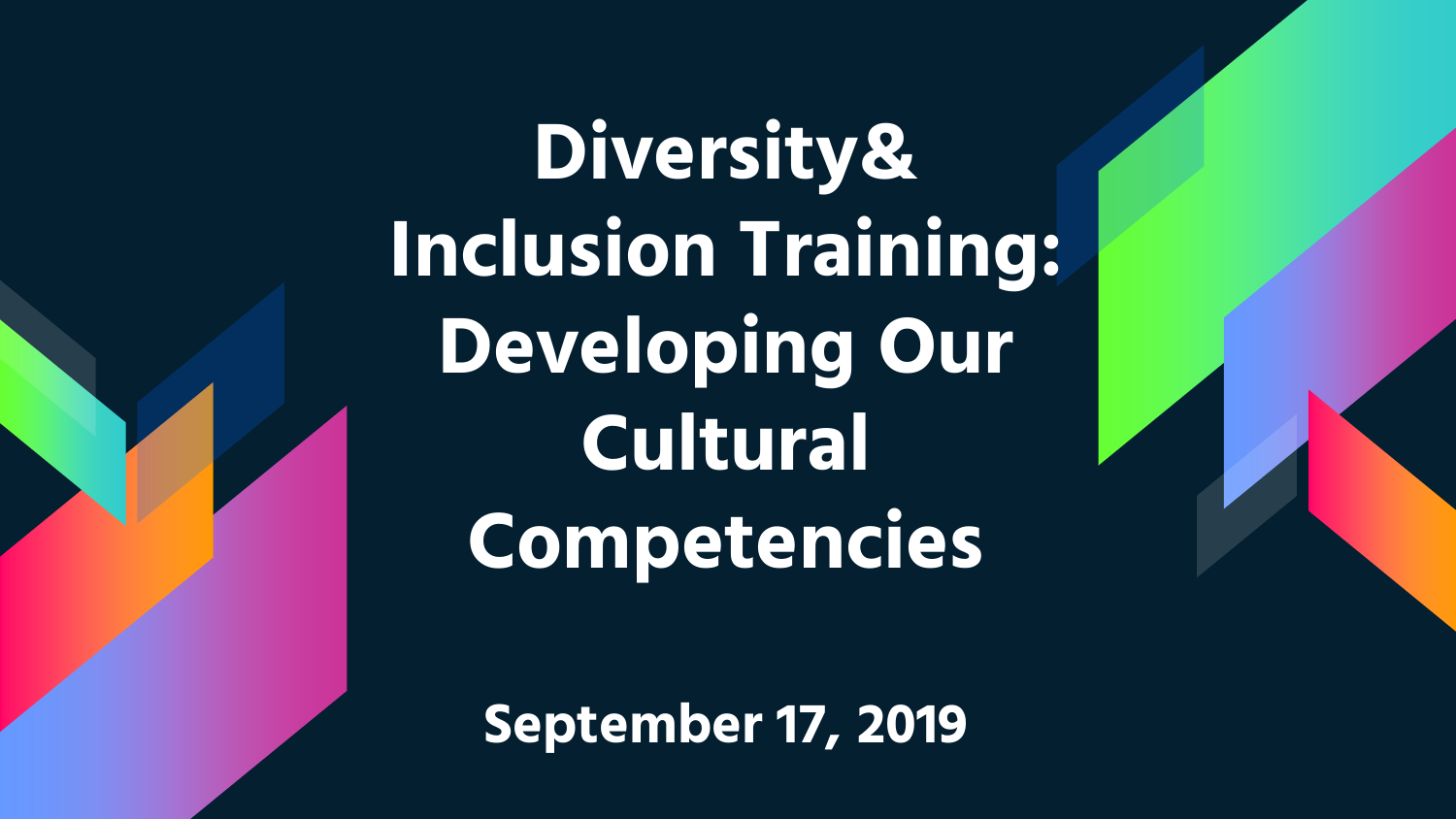# **WELCOME SLAC PARTICIPANTS!**



**Today's Facilitators: Angela Rola, Director - Asian American Cultural Center (AsACC) Fany Hannon, Director, Puerto Rican/Latin American Cultural Center (PRLACC)**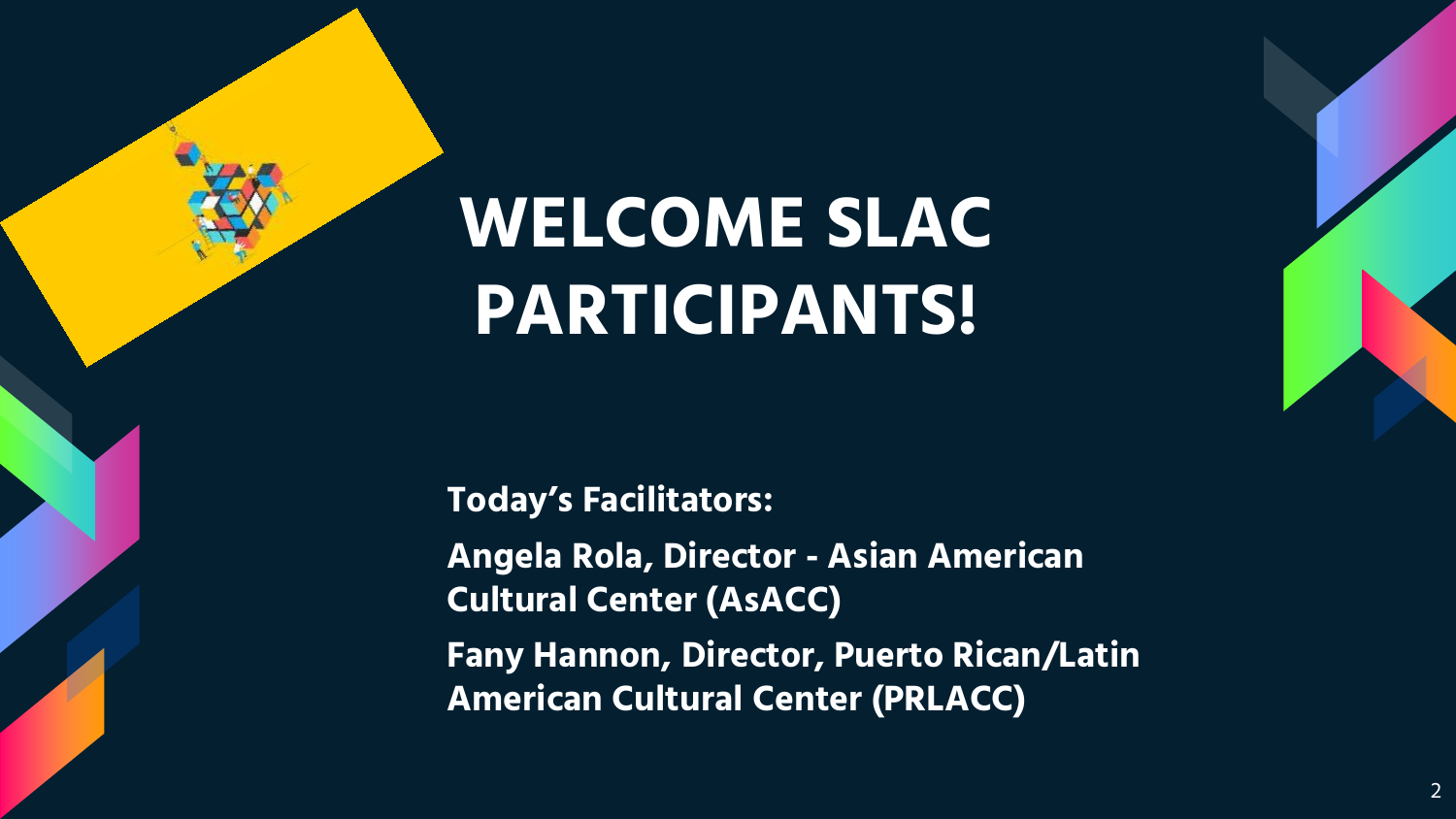#### **Land Acknowledgement**

We would like to begin by acknowledging that the land on which we gather is the territory of the Mohegan, Mashantucket Pequot, Eastern Pequot, Schaghticoke, Golden Hill Paugussett, Nipmuc, and Lenape Peoples, who have stewarded this land throughout the generations. We thank them for their strength and resilience in protecting this land, and aspire to uphold our responsibilities according to their example.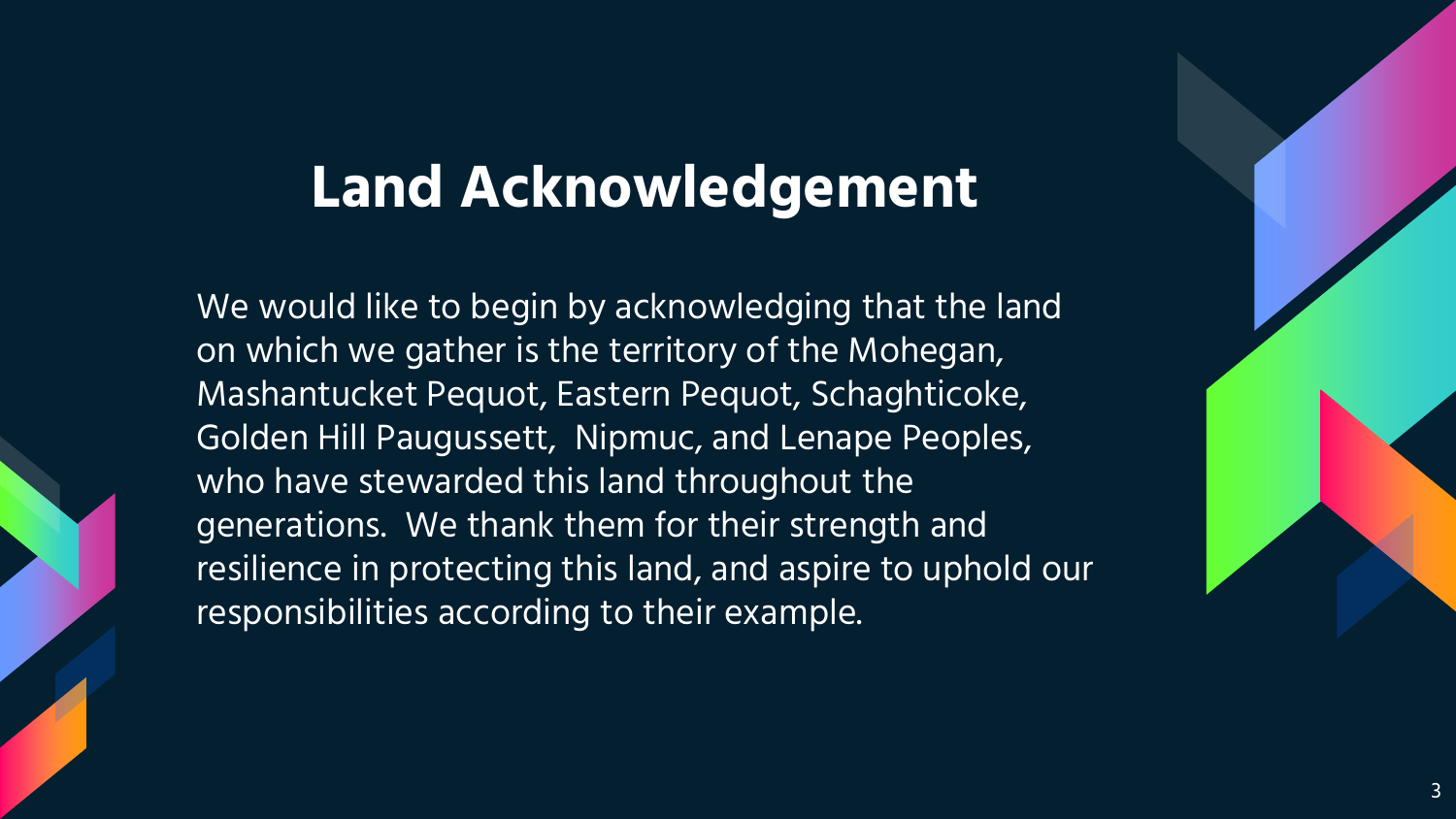## **Working Assumptions**



- Listen from a place of learning, rather than for confirmation of current thinking
- Honest dialogue welcome; agree to disagree
- Conflict is the "juicy" part
- Approach each other with respect
- Be confident that this is a brave space
- Wait & ask yourself: Why am I talking?; Why aren't I talking?
- ????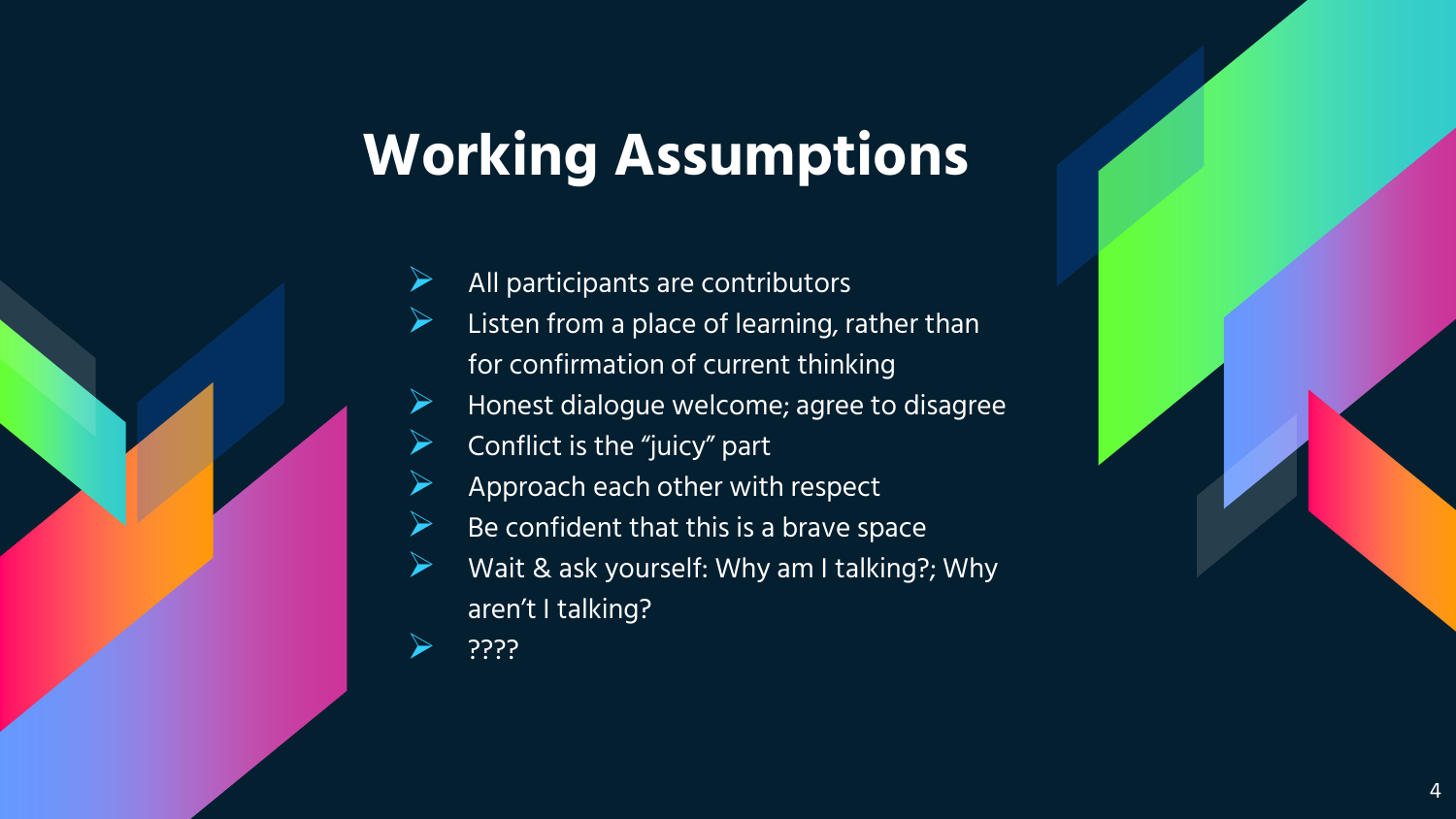## **Learning Intentions**

#### Participants will:

- $\checkmark$  Engage authentically and vulnerably in critical reflection about their privileged and subordinate identities and associated socialization
- $\checkmark$  Assess their work/research environment using the CECE model
- $\checkmark$  Learn strategies for creating an inclusive learning environment
- $\checkmark$  Develop skills for culturally responsive interactions/teaching across cultures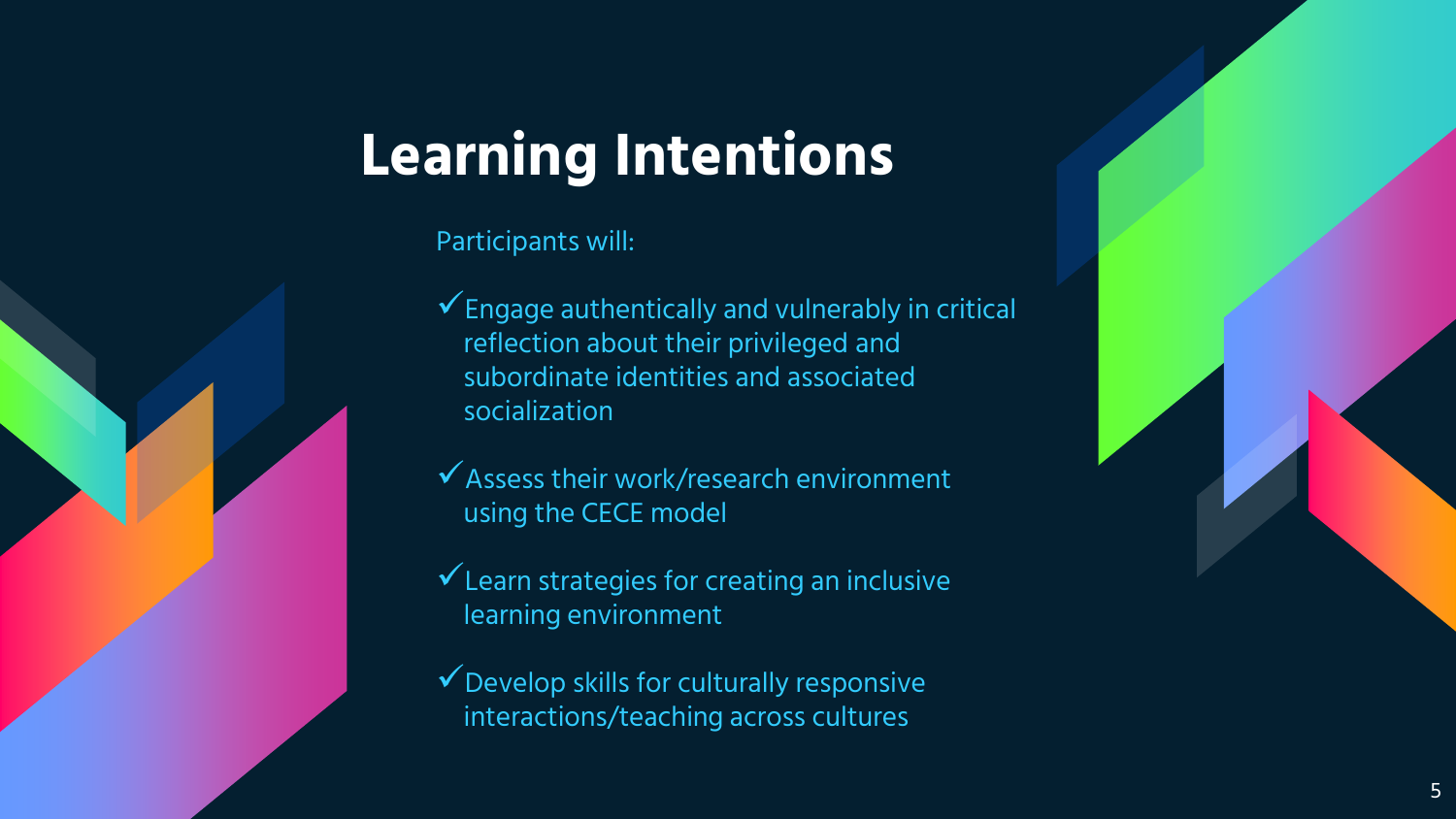# **WHO'S IN THE ROOM?**

Your name

Your pronouns: (They, Them, Their; She, Her, Hers; He, Him, His; Ze, Zim, Zir;…..etc.)

- Your area of research
- What do you hope to gain today?



No repeats, please. Extended remix encouraged!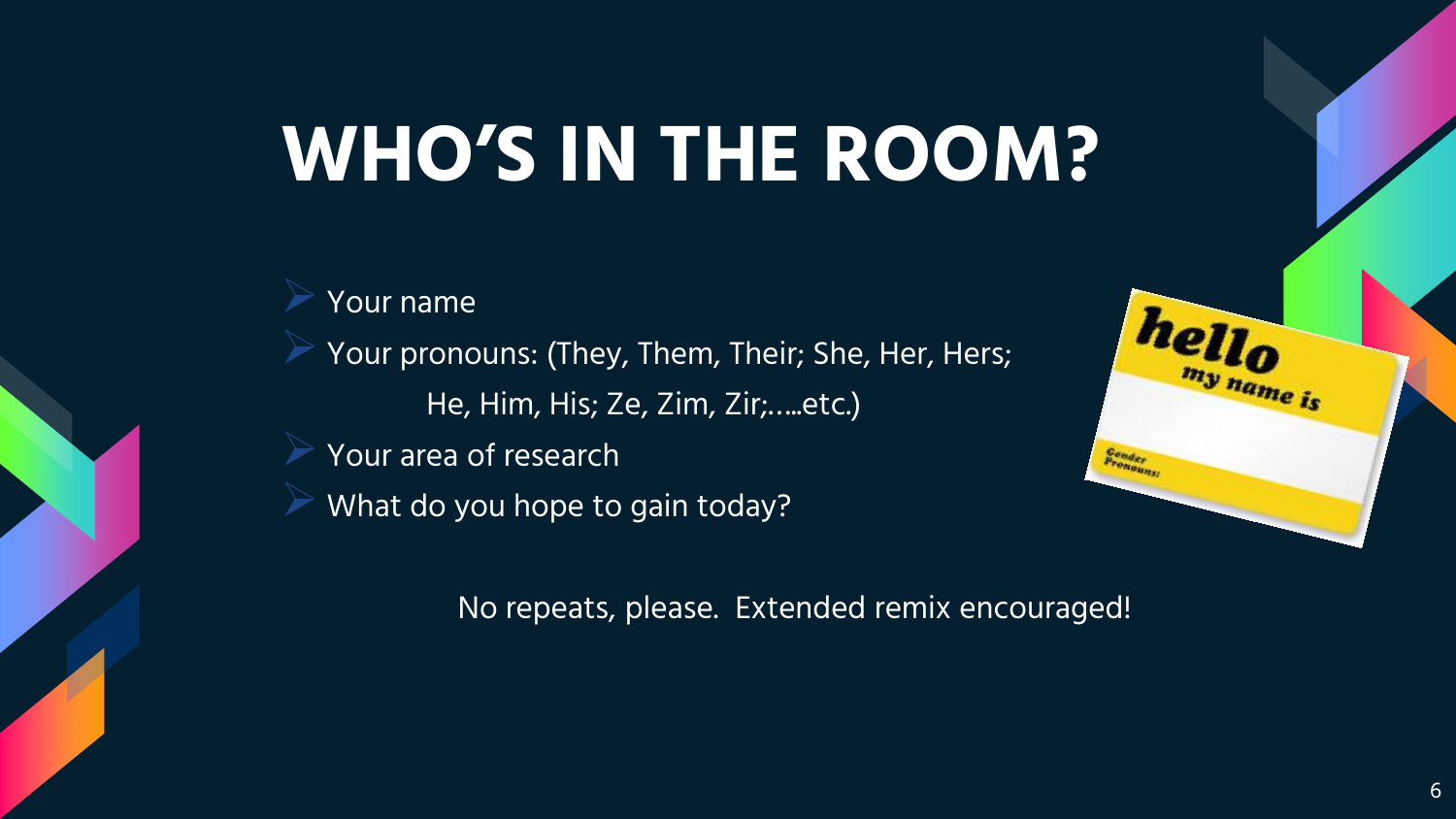

**"** The "Science of Learning and Art of Communication," or SLAC, draws on subfields of cognitive science and neuroscience: genetics, behavioral neuroscience, linguistics, education, psychology, and speech-languagehearing sciences. **"SLACer" graduate students, and their mentors, will develop new, team-based, interdisciplinary approaches to learning. SLAC teams will also learn how to communicate effectively with a wide range of audiences -- specialist peers, but also the general public. SLACers will face the challenge of how to clearly and effectively share ideas without assuming prior knowledge or relying on technical jargon. This skill not only enables excellence in research, but empowers trainees to become ambassadors for science to society as a whole."**

**<https://slac.uconn.edu/about-us/>**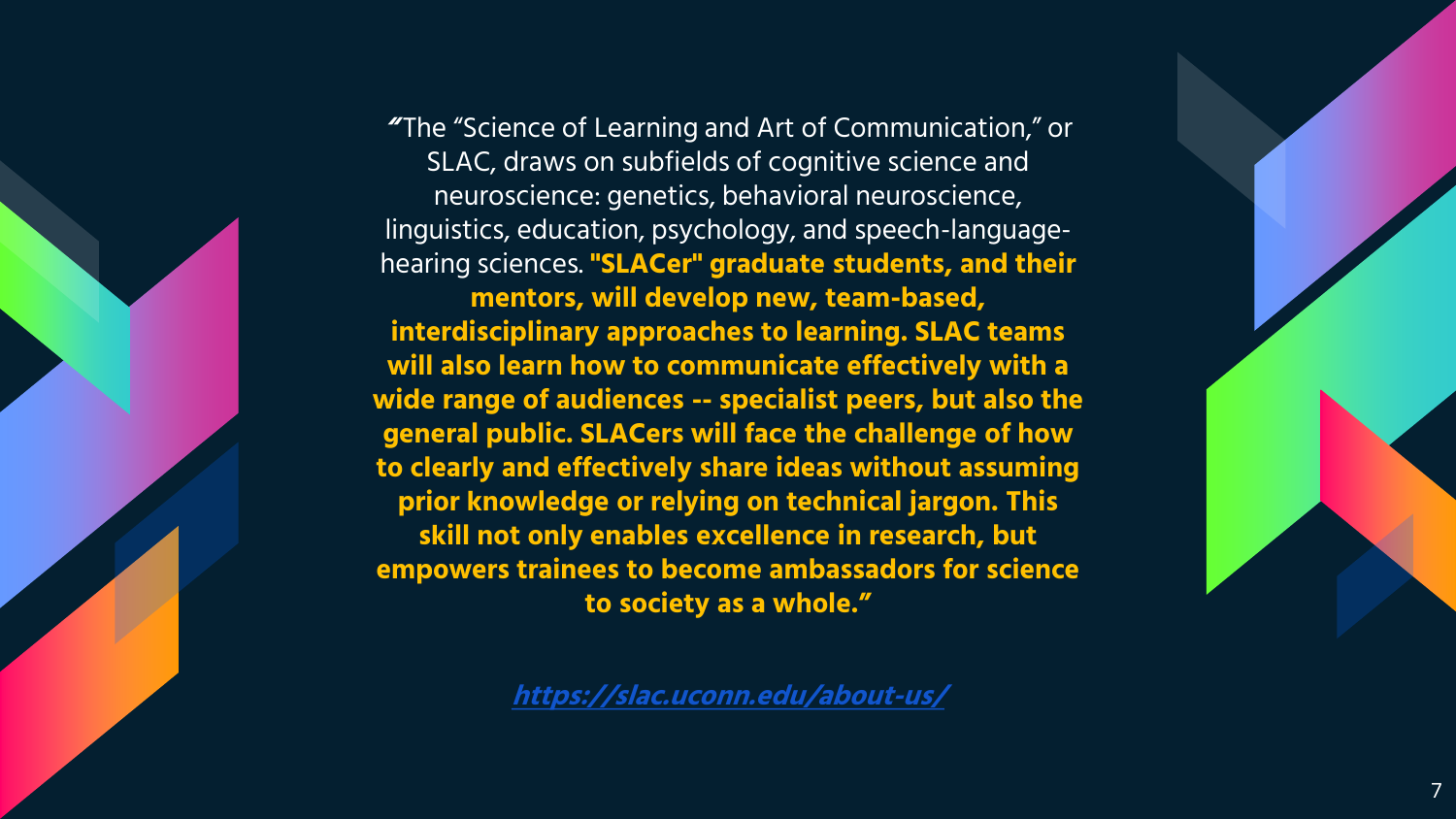# **GROUP ACTIVITY**



## Social Identity Grid

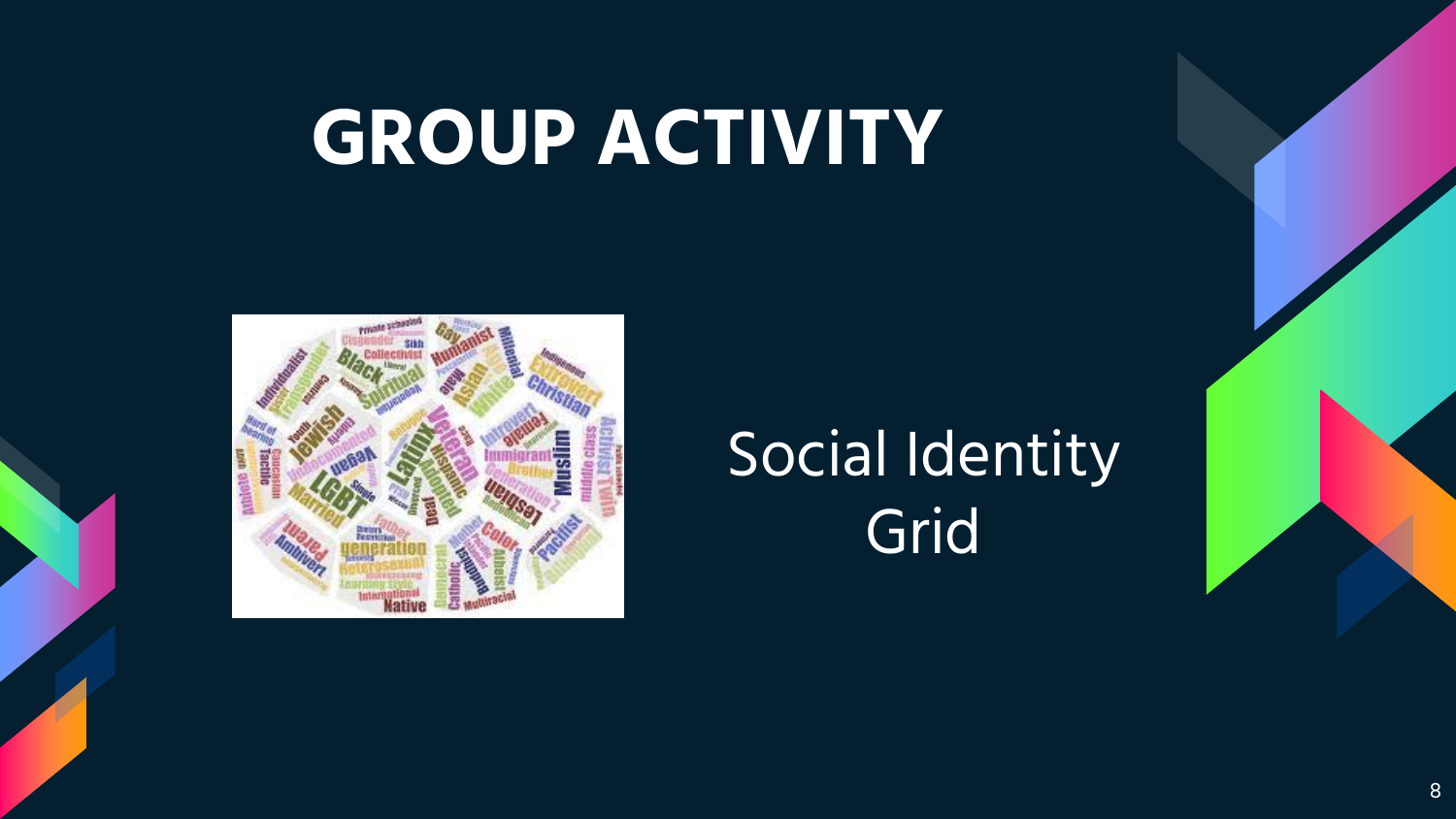#### **The Culturally Engaging Campus Environments (CECE) Model**

The Culturally Engaging Campus Environments (CECE) Project is an initiative aimed at transforming campus environments to create the conditions for diverse college student populations to thrive in college. The CECE Project's design, goals, and activities are founded on four pillars:

> **1. Vision 2. Inquiry 3. Transformation 4. Equity**

Museus, S. D. (2014). The Culturally Engaging Campus Environments (CECE) Model: A new theory of college success among racially diverse student populations. In M. B. Paulsen (Ed.), Higher Education: Handbook of Theory and Research (pp. 189-227). New York: Springer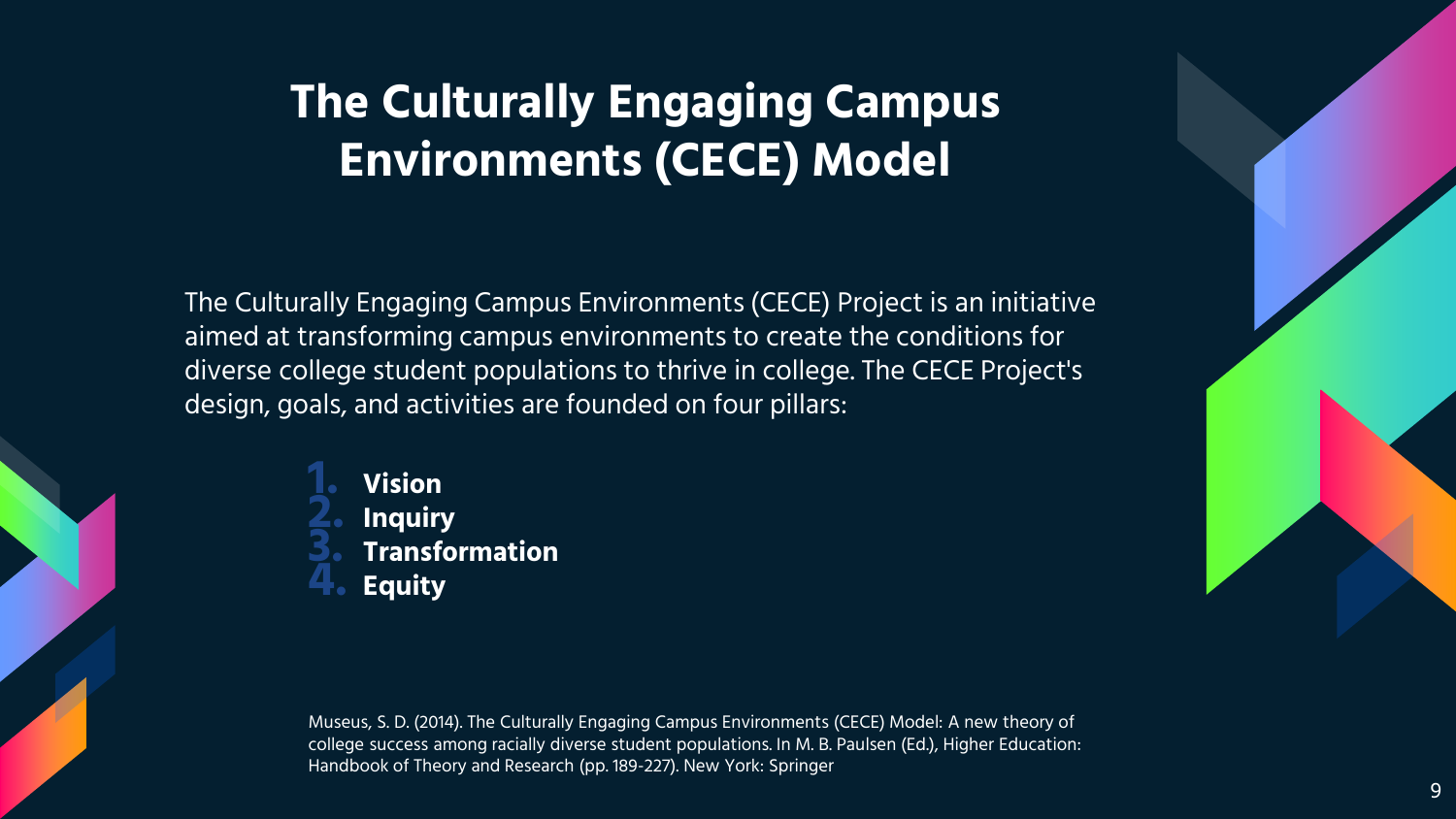

**Museus, S. D. (2014). The Culturally Engaging Campus Environments (CECE) Model: A new theory of college success among racially diverse student populations. In M. B. Paulsen (Ed.), Higher Education: Handbook of Theory and Research (pp. 189 -227). New York: Springer.** <sup>10</sup>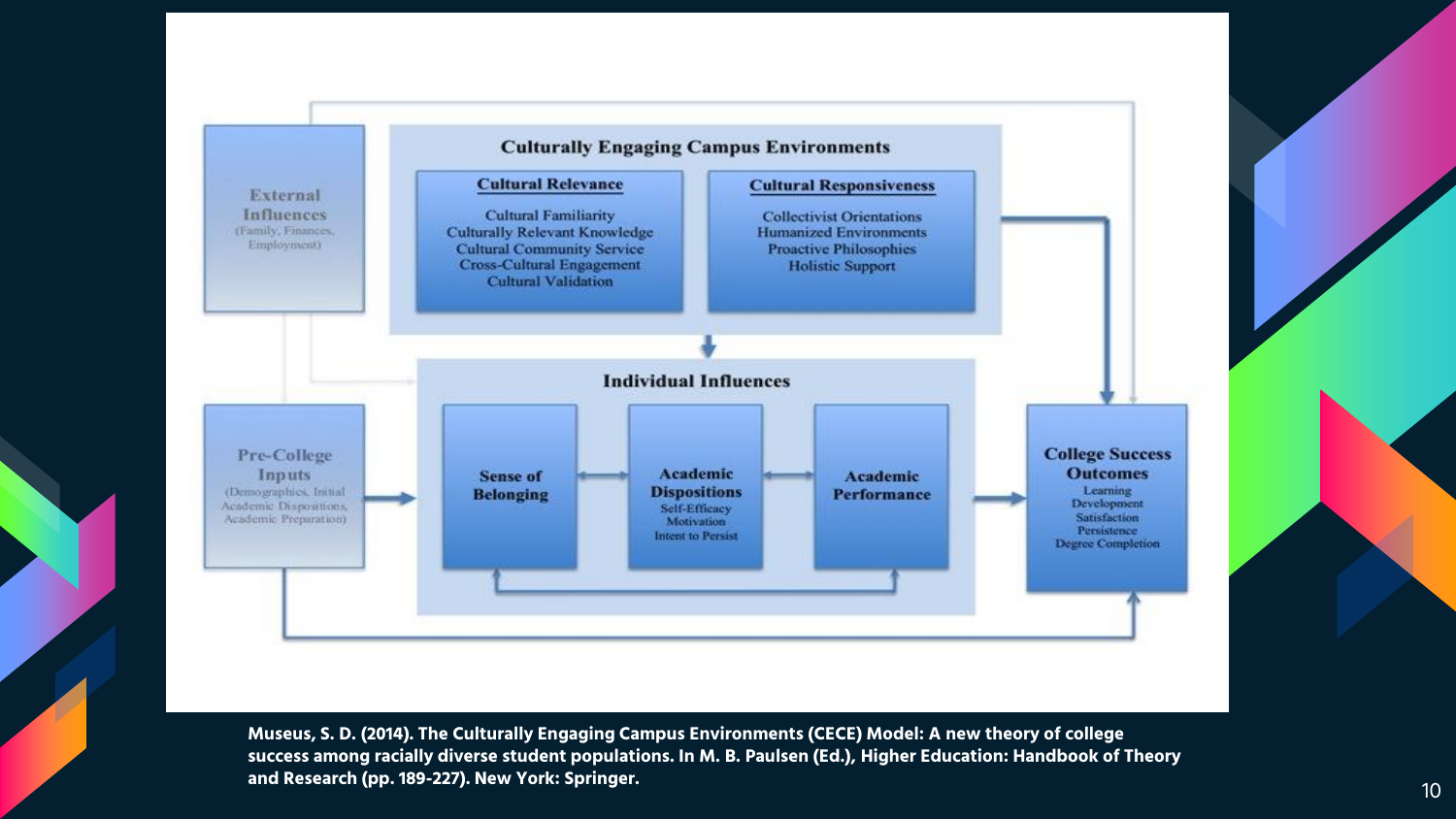

**Museus, S. D. (2014). The Culturally Engaging Campus Environments (CECE) Model: A new theory of college success among racially diverse student populations. In M. B. Paulsen (Ed.), Higher Education: Handbook of Theory and Research (pp. 189 -227). New York: Springer.**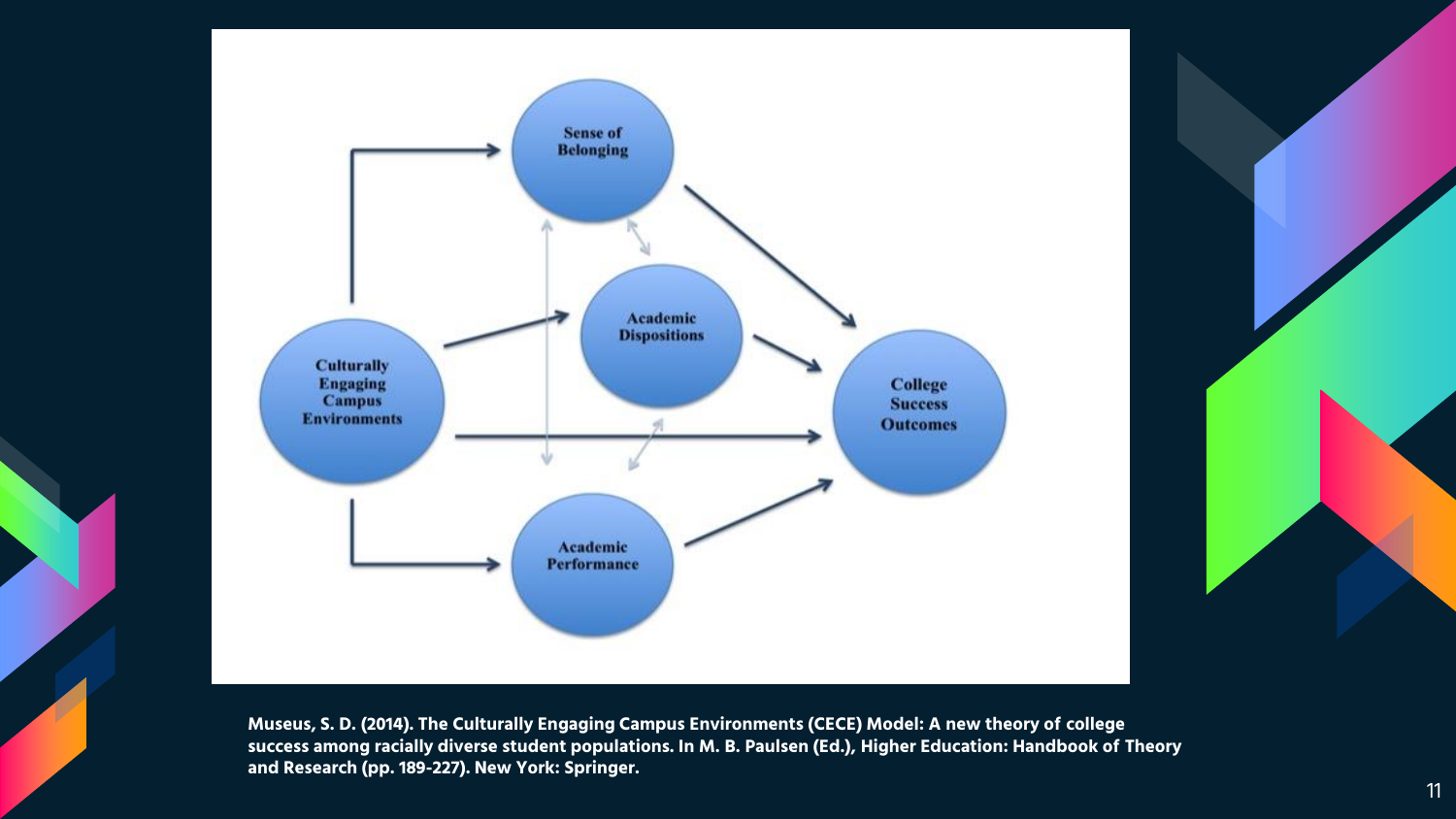## **Applying CECE to Your Work Environment**

#### **Cultural Relevance**

Five indicators focus on the ways that campus environments are relevant to the cultural backgrounds and communities of diverse college students:

Cultural Familiarity<br> Culturally Relevant Knowledge<br> Cultural Community Service<br> Meaningful Cross-Cultural Engagement<br> Culturally Validating Environments

#### Cultural Responsiveness

The remaining four indicators focus on the ways in which campus environments respond to the norms and needs of diverse college students:

Collectivist Cultural Orientations Humanized Educational Environments Proactive Philosophies Holistic Support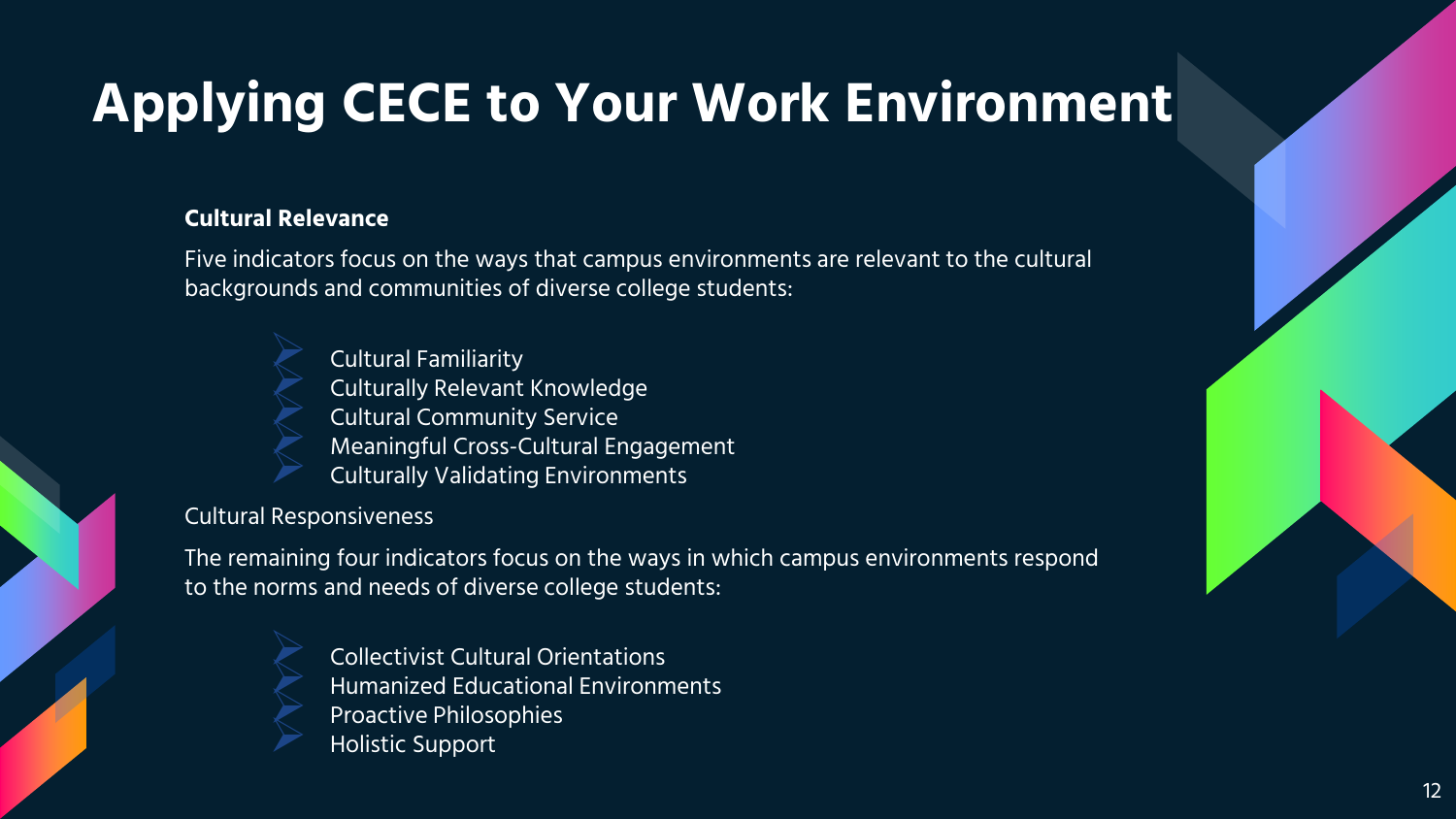### **Community Cultural Wealth**



Yosso, T.J. (2005). Whose culture has capital? A critical race theory discussion of community cultural wealth. Journal of Race, Ethnicity and Education. 8(1). Pp. 69-91. DOI: 10.1080/1361332052000341006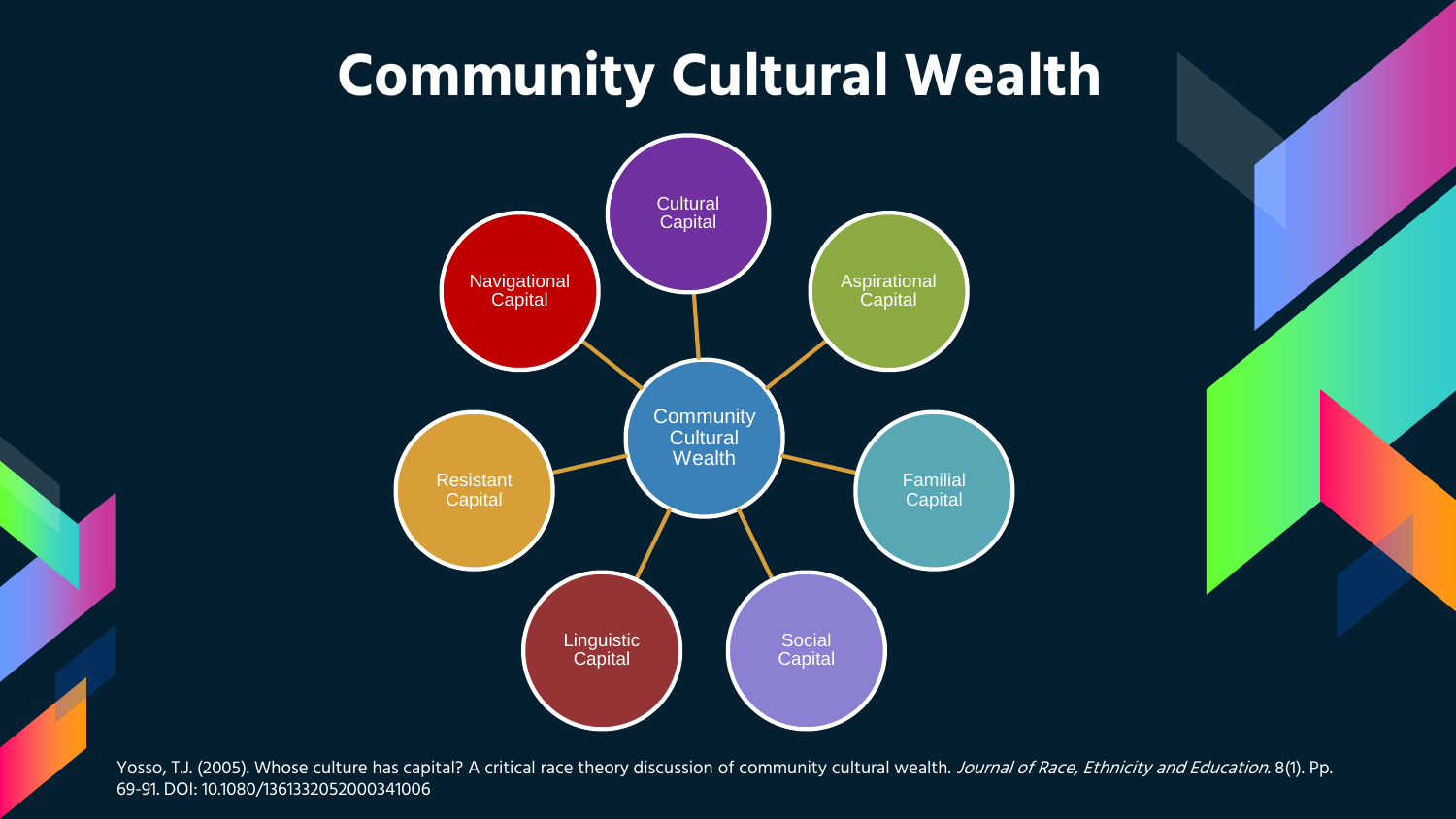#### **Practical Ways To Be More Culturally Self-Aware**

- Question yourself before you act or speak: suspend judgment only temporarily, to allow yourself to reflect critically on your assumptions and reactions
- Speak out against intolerant behavior when you notice it
- Support equity for marginalized & minoritized individuals however you are capable
- Take a genuine interest in other people: listen to and engage with them actively
- Try new experiences, from eating different foods to attending cultural events
- Keep apprised of cultural, political, and social news
- Vote: research the candidates and issues before you do so
- **Travel more: whether** it be around campus, the state, the country, or the world
- $\blacksquare$  Remain humble: remember that we don't know what we don't know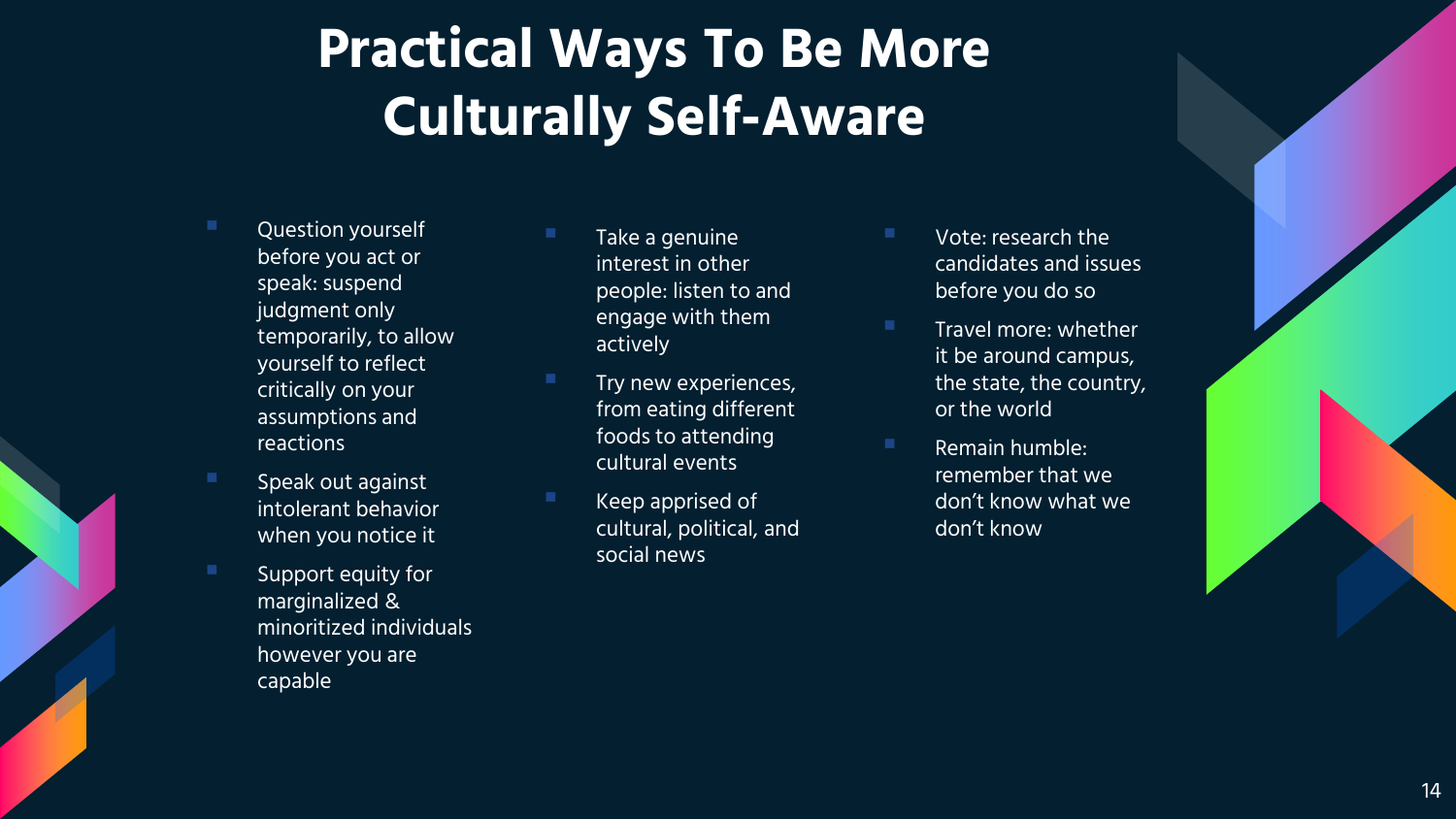#### **Active Listening and Engagement: An Ethic of Care**

- Care about, dignify, and validate the student, colleague, or other person
- Take responsibility for your role in the conversation
- Be responsive and thoughtful

\*Quoted and adapted from Joan C. Tronto, "An Ethic of Care", in Ann E. Cudd and Robin O. Andreasen, Feminist Theory: A Philosophical Anthology. Malden, MA: Blackwell Publishing, 2005. <sup>15</sup>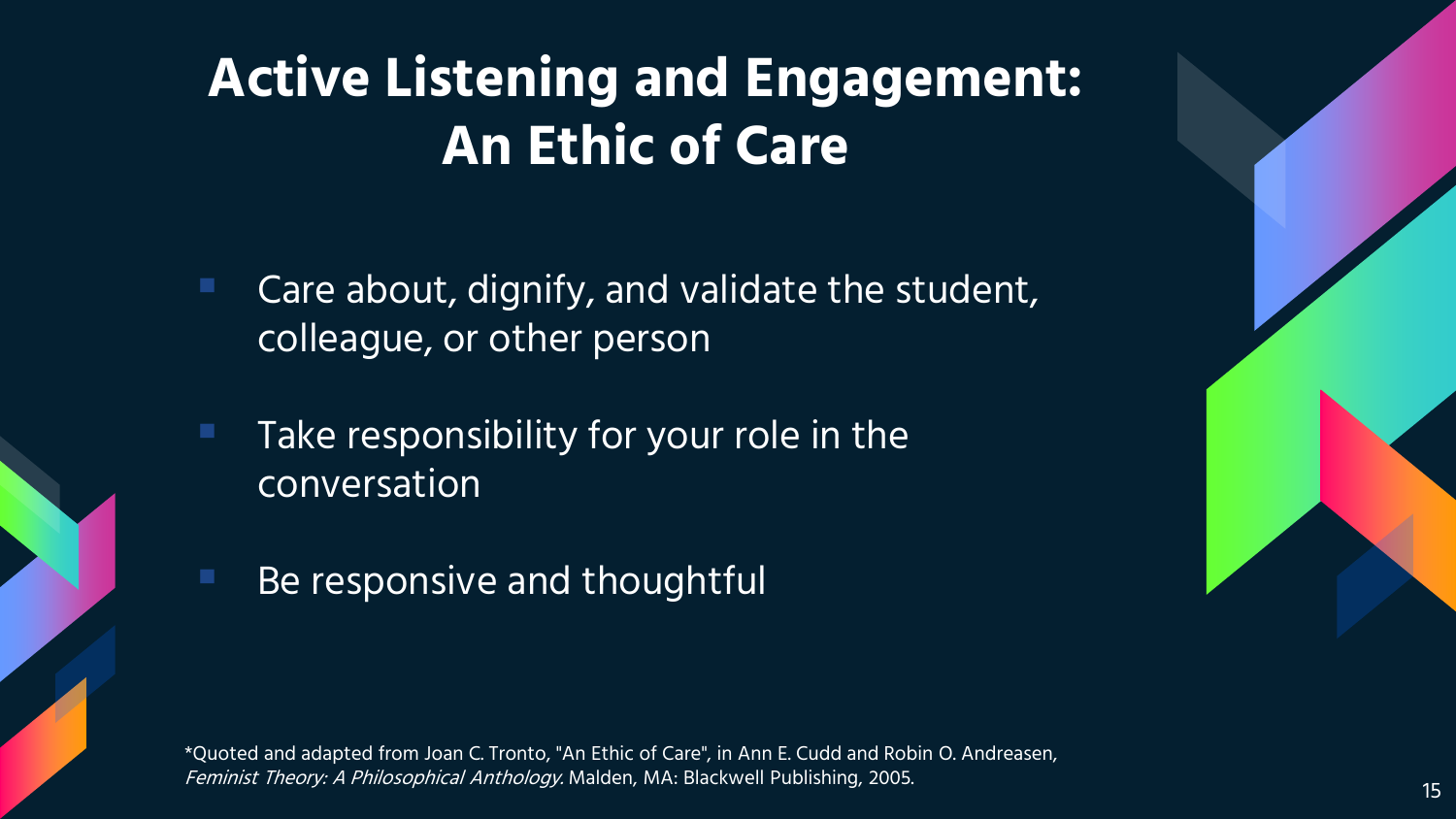

#### **Inclusive Teaching Pedagogy**

"**Inclusive teaching** involves **deliberately cultivating** a learning environment where all students are treated equitably, have equal access to learning, and feel welcome, valued, and supported in their learning. Such teaching **attends to student identities** and **seeks to change** the ways systemic inequities shape dynamics in teaching learning spaces, affect individuals' experiences of those spaces, and influence course and curriculum design."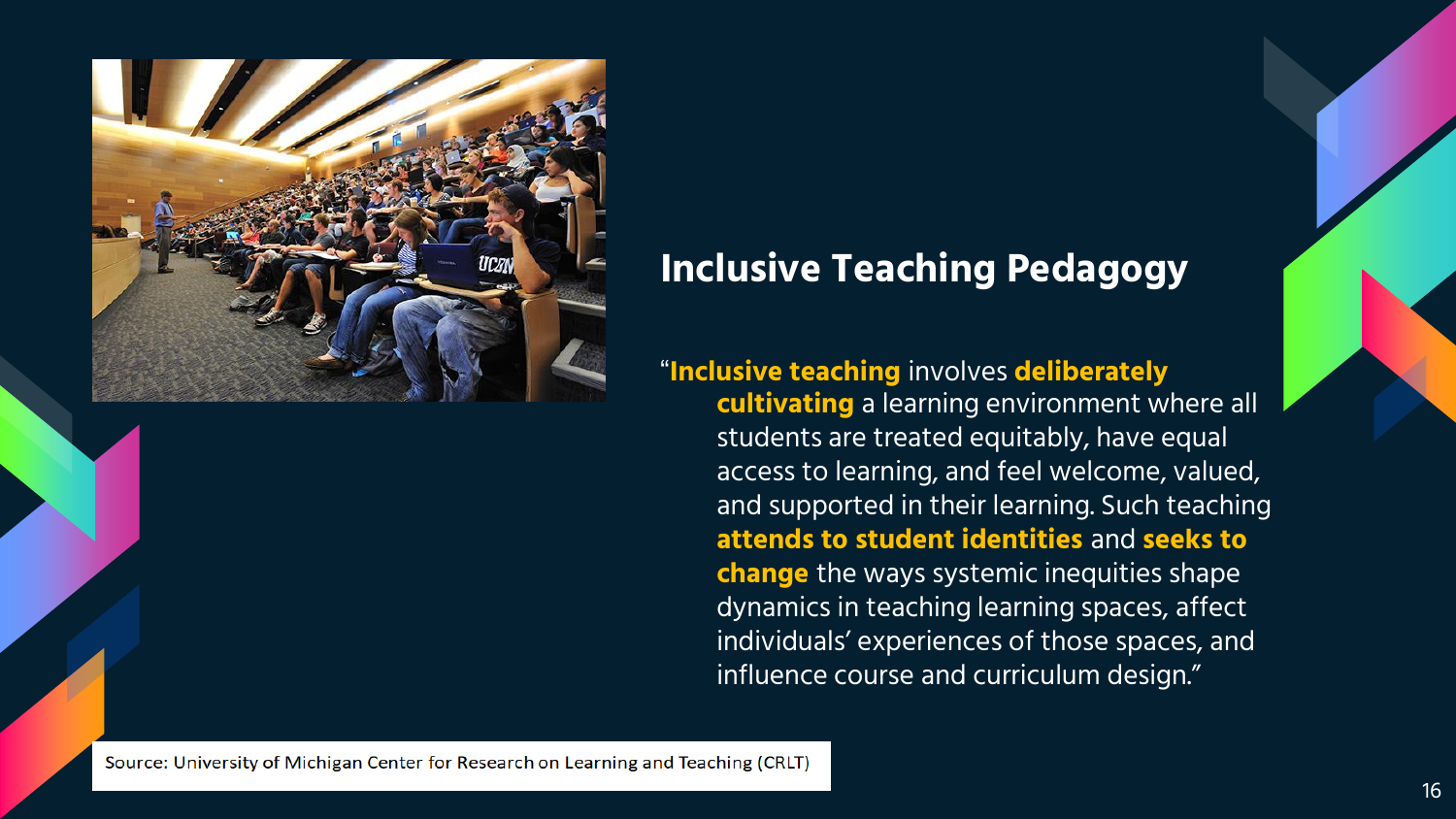## **Inclusive Teaching Pedagogy**



Source: The Program on Intergroup Relations-University of Michigan,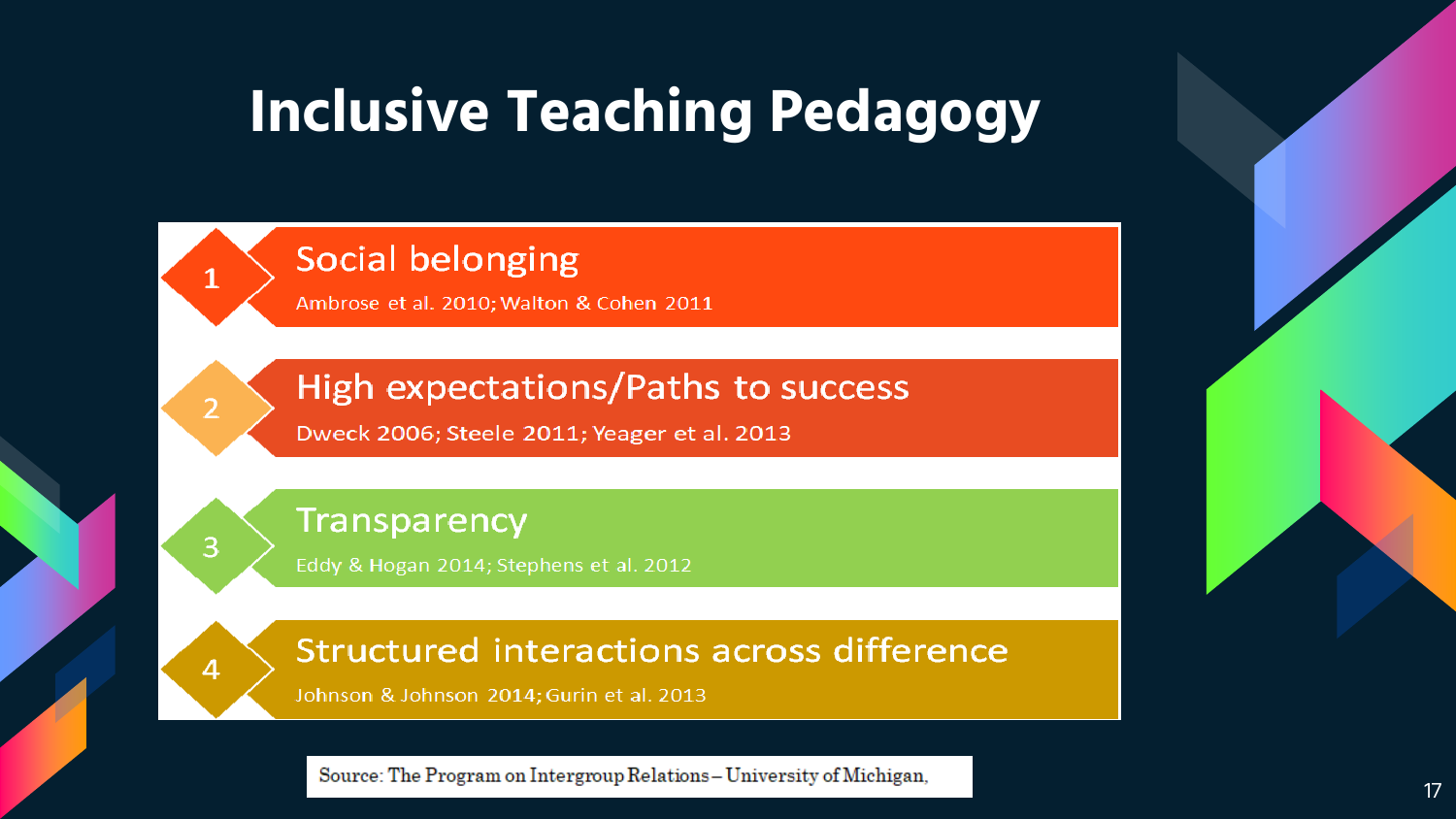## **1. Social belonging**

Students' feelings of **social belonging** are strongly correlated to their ability to learn. By the same token, feeling excluded, marginalized, or devalued on campus or in a class or discipline can be a significant barrier to student learning.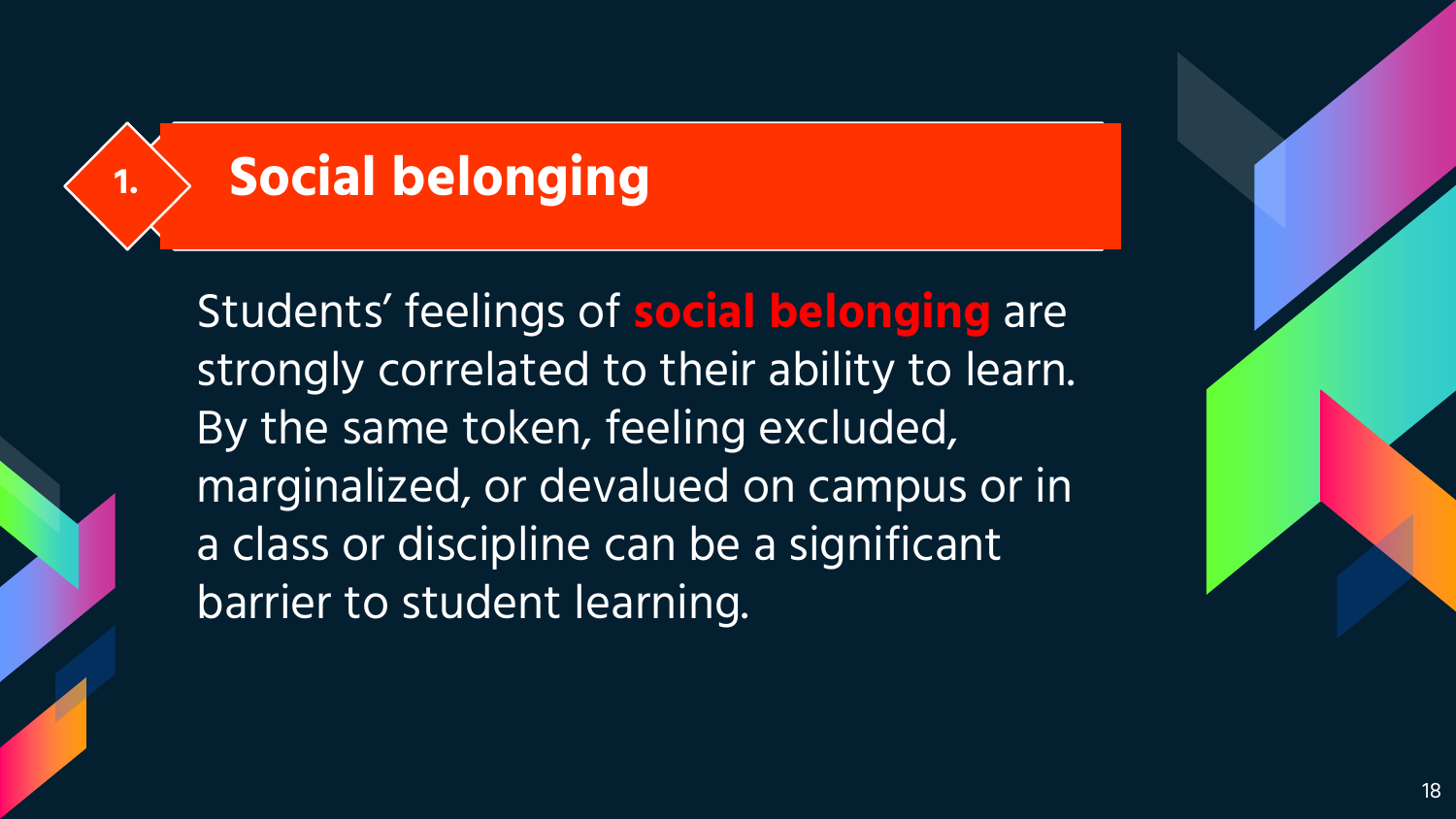#### **2. Transparency**

**Transparency** about expectations and norms benefits all students' learning and is especially beneficial for first-generation college students and other groups who have been traditionally underserved by higher education.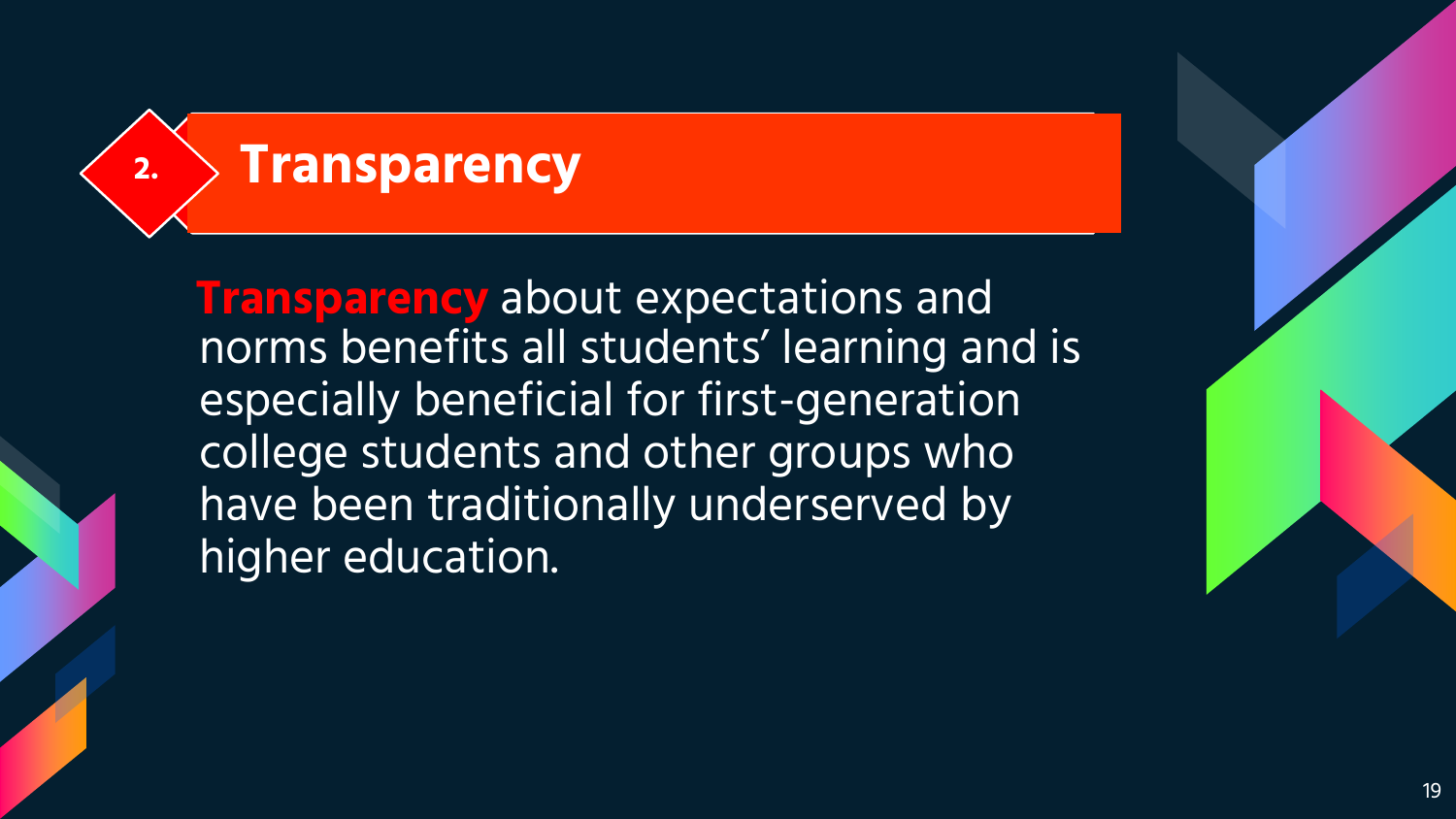#### **3. High expectations/Paths to success**

Students are more likely to persist through challenges when instructors communicate **high standards and provide clear paths**  to success for all students.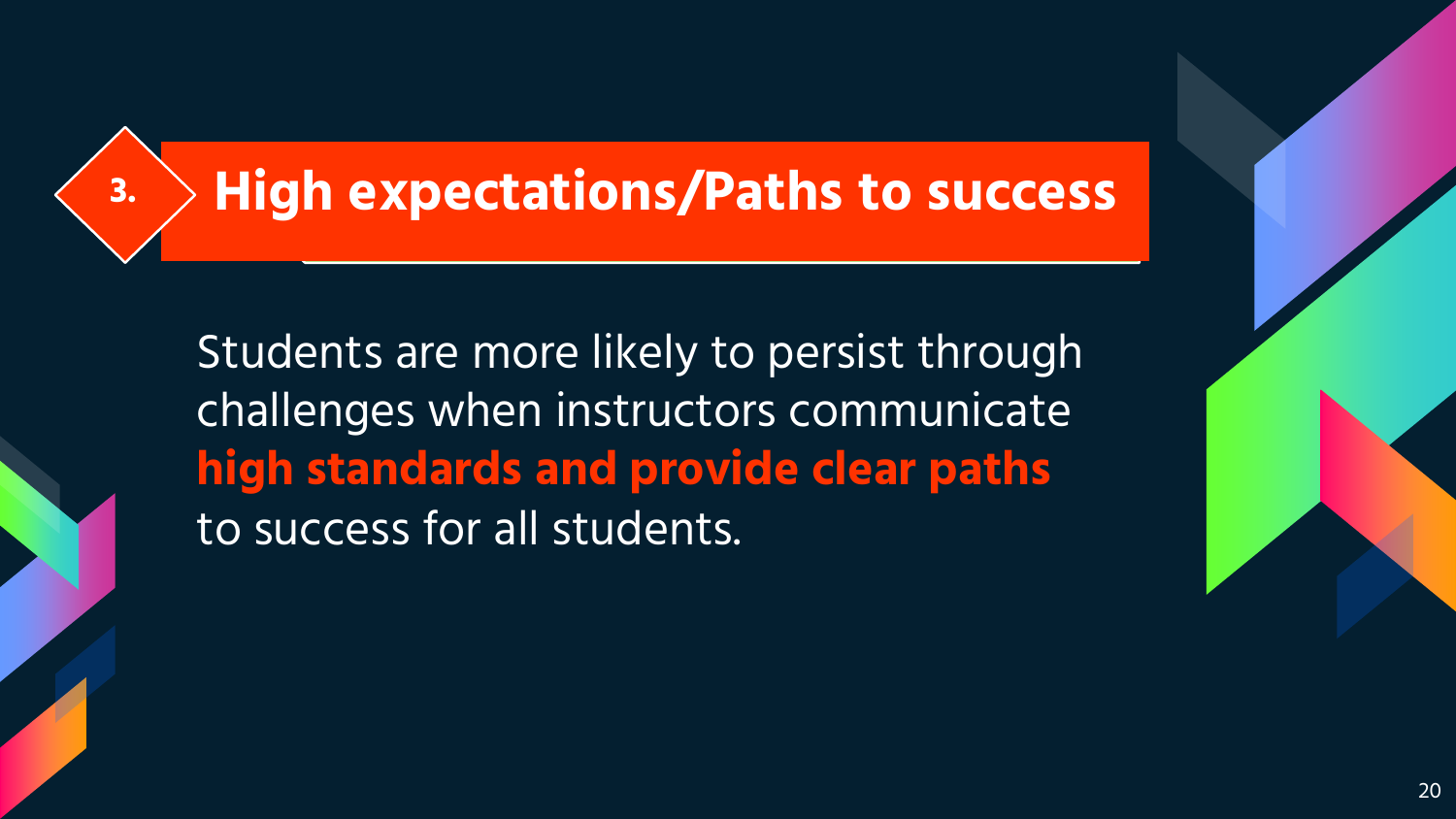#### **4. Structured interactions across difference**

Student awareness of and appreciation of diversity are maximized when instructors create **structured opportunities** for classmates to learn about and from one another.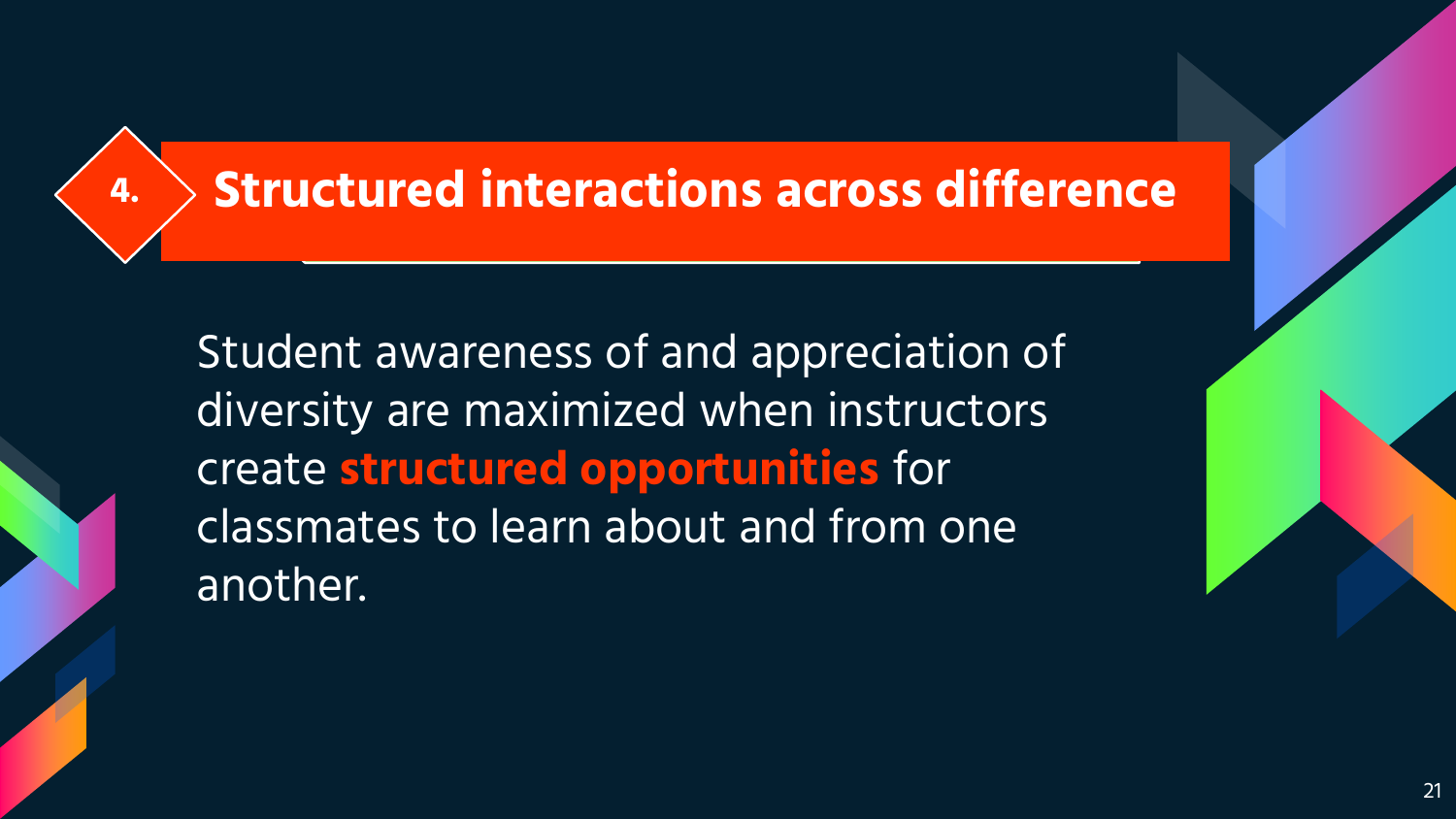#### **Skills for Creating an Inclusive Classroom**

- Understanding perceptions and assumptions
- 2. Noticing and managing dynamics
- 3. Asking questions that produce discussion and reflection.
	- Reflecting: The process of paraphrasing and restating both the feelings and words of the speaker.
- 5. Redirecting: Moving the question, statement, or conversation back to the speaker or others in the room
- 6. Encouraging sharing of experience and ideas.
- $\overline{7}$ . LARA/I: Listen, Acknowledge, Respond, Add Information and/or Inquiry
- 8. The 4 D's of Bystander Intervention: Distract, Delegate, Direct, Delay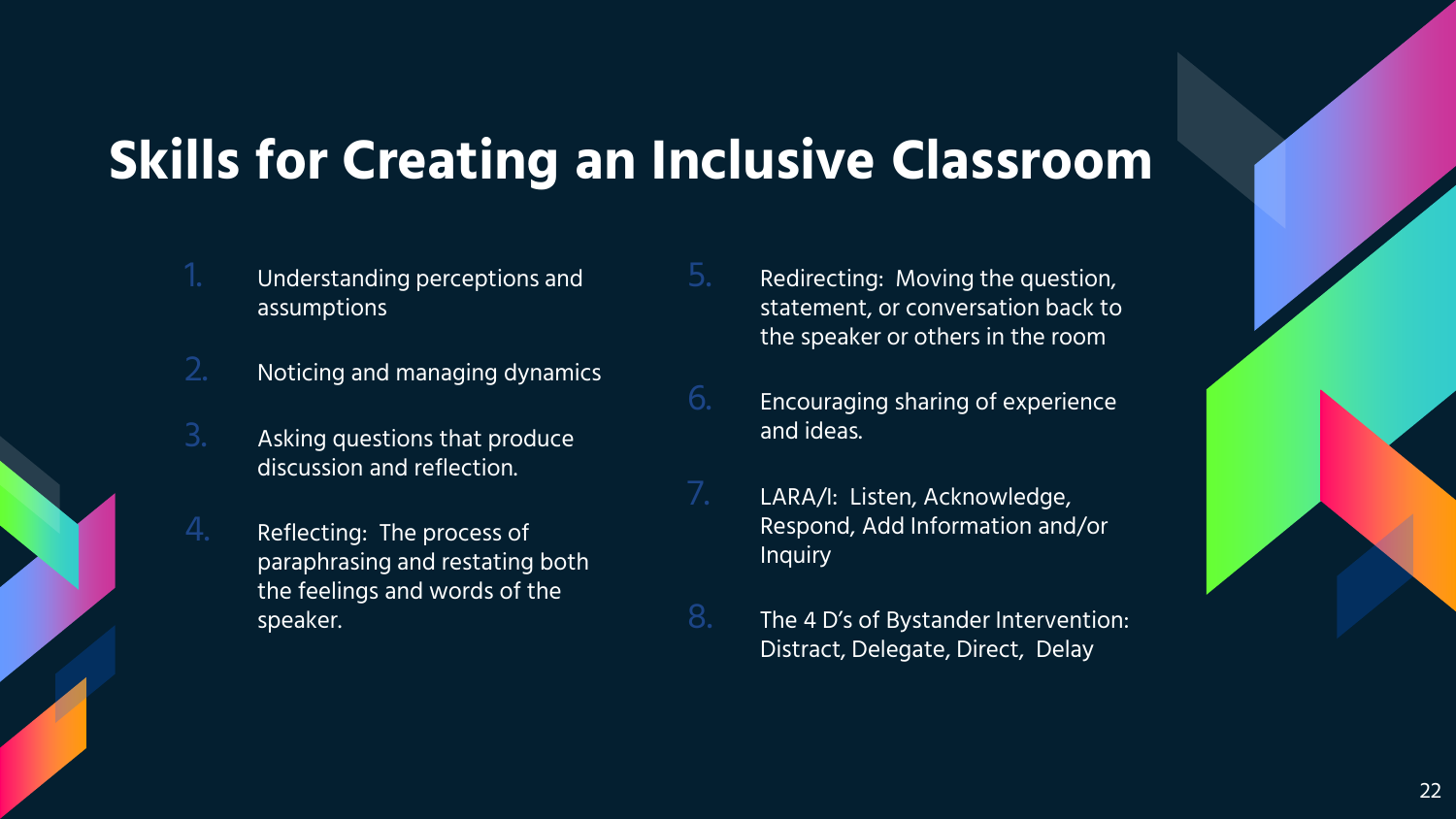

**Museus, S. D. (2014). The Culturally Engaging Campus Environments (CECE) Model: A new theory of college success among racially diverse student populations. In M. B. Paulsen (Ed.), Higher Education: Handbook of Theory and Research (pp. 189 -227). New York: Springer.**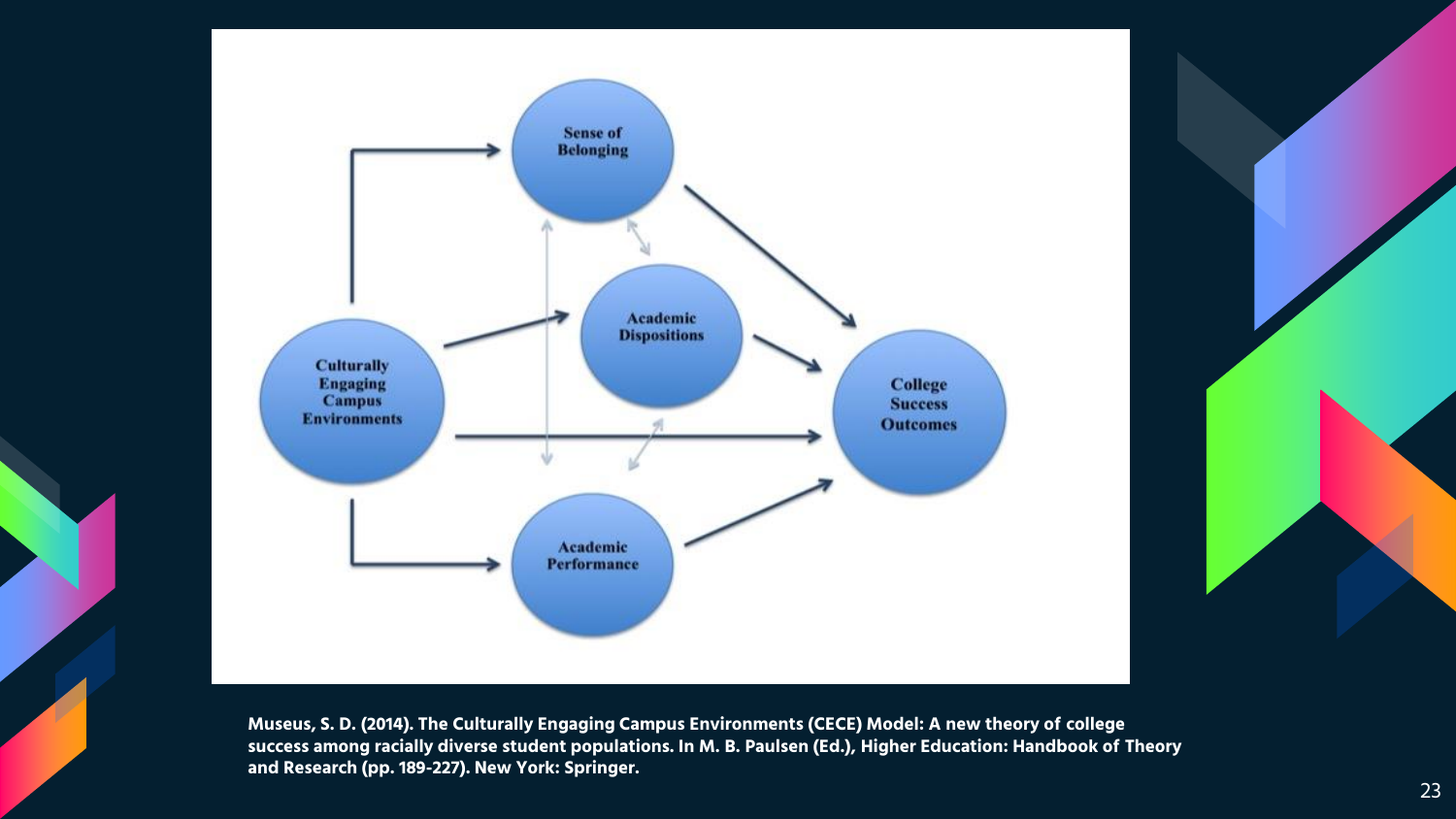## **Equity-minded Practices in Your Syllabi**

- **Demystifying** college policies and practices
- **Welcoming** students and creating a classroom culture in which they feel cared for
	- **Validating** students' ability to be successful
		- **Creating a partnership** in which faculty and students work together to ensure success
		- **Representing** a range of diverse experiences and backgrounds in assignments, readings and other materials
	- **Deconstructing** the presentation of dominant culture (White, Heterosexual, Cisgender, Able-body….etc.) students as the "norm"

Source: University of Southern California- Center for Urban Education